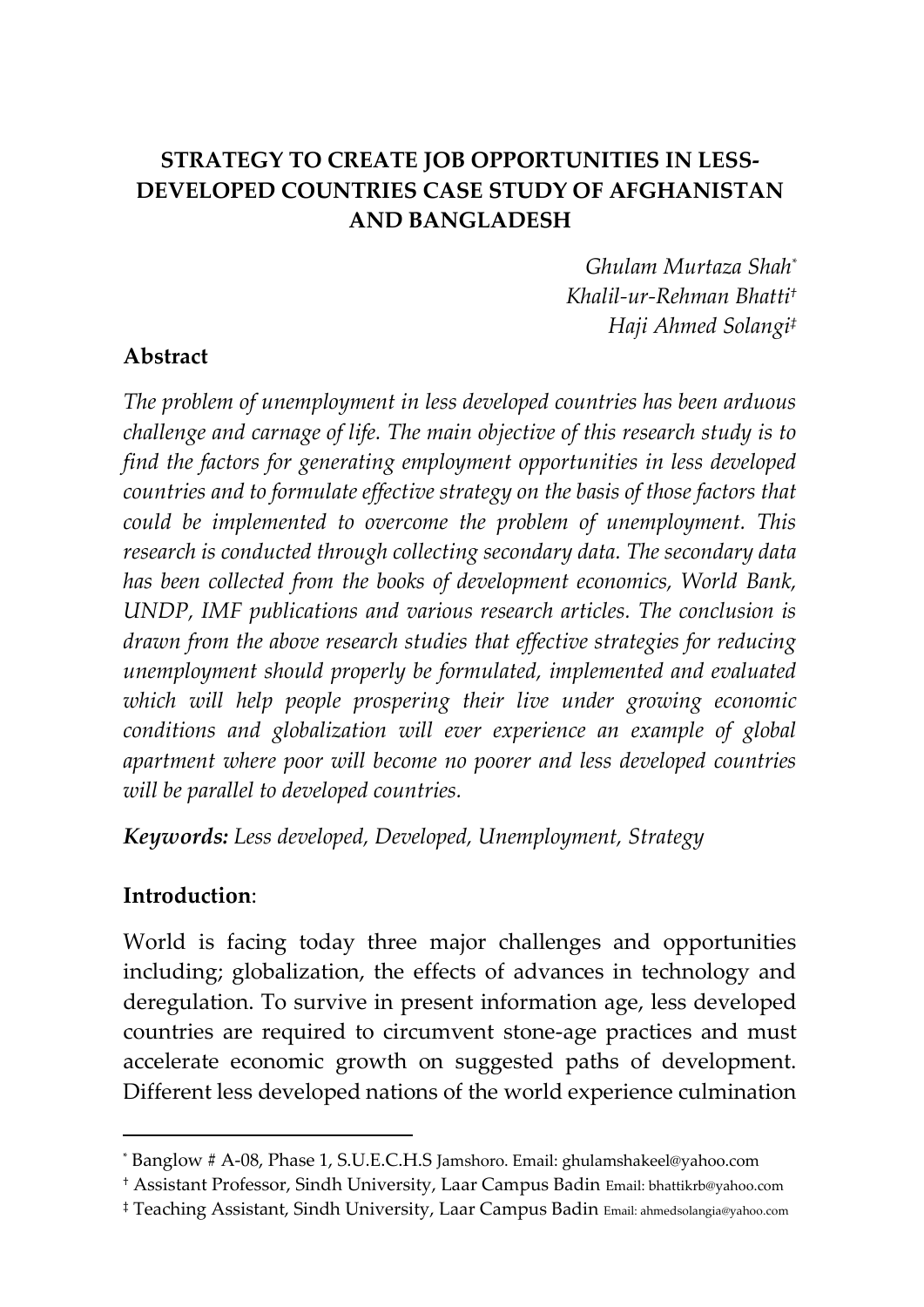of technology and augmenting collaborative attitude of developed world that increase the gap between rich and poor.

Development is the process of improving the quality of all human lives and capabilities by raising people's levels of living, self-esteem and freedom (Michael and Smith, 2002). Under-developed nations of the world intend to deplete problems of their people but dearth availability of resources and slow movement of their economic vehicles restrict them. The living inhabitants in those less developed nations dreamt to prosper their lives and want to change fate of their mother lands to get entry in development and being parallel to developed nations. Least developed nations could not ensure adequate employment opportunities which result poor levels of living and bound people to survive at basic subsistence level.

It is very difficult to understand unemployment in less developed countries (LDC's) without having bird's eye view on how it is different from that in the west. The unemployed in LDC's are hardly baffled by extreme poverty and low standards of living. The high magnitude of unemployment in LDC's represents a vast majority of underutilization of human capital, who are educated youths, settled in urban societies become a potential source of social turmoil and political destabilization. However in West, the situation is entirely different reflecting structural changes and advanced methods of human and technological resource mobilizations. Due to rapid industrialization, internal and international migrations to urban areas and technical progress provide abundance of employment opportunities to labors which ultimately increases labor demand. Economists believe that rapid industrialization would drive the slow pace of LDC's to faster result oriented latitudes of employment, growth and development which is difficult in real practices (Wayne, 2012).

It is an open economy that trades goods and services as well as the financial assets with the rest of the world. As countries have openness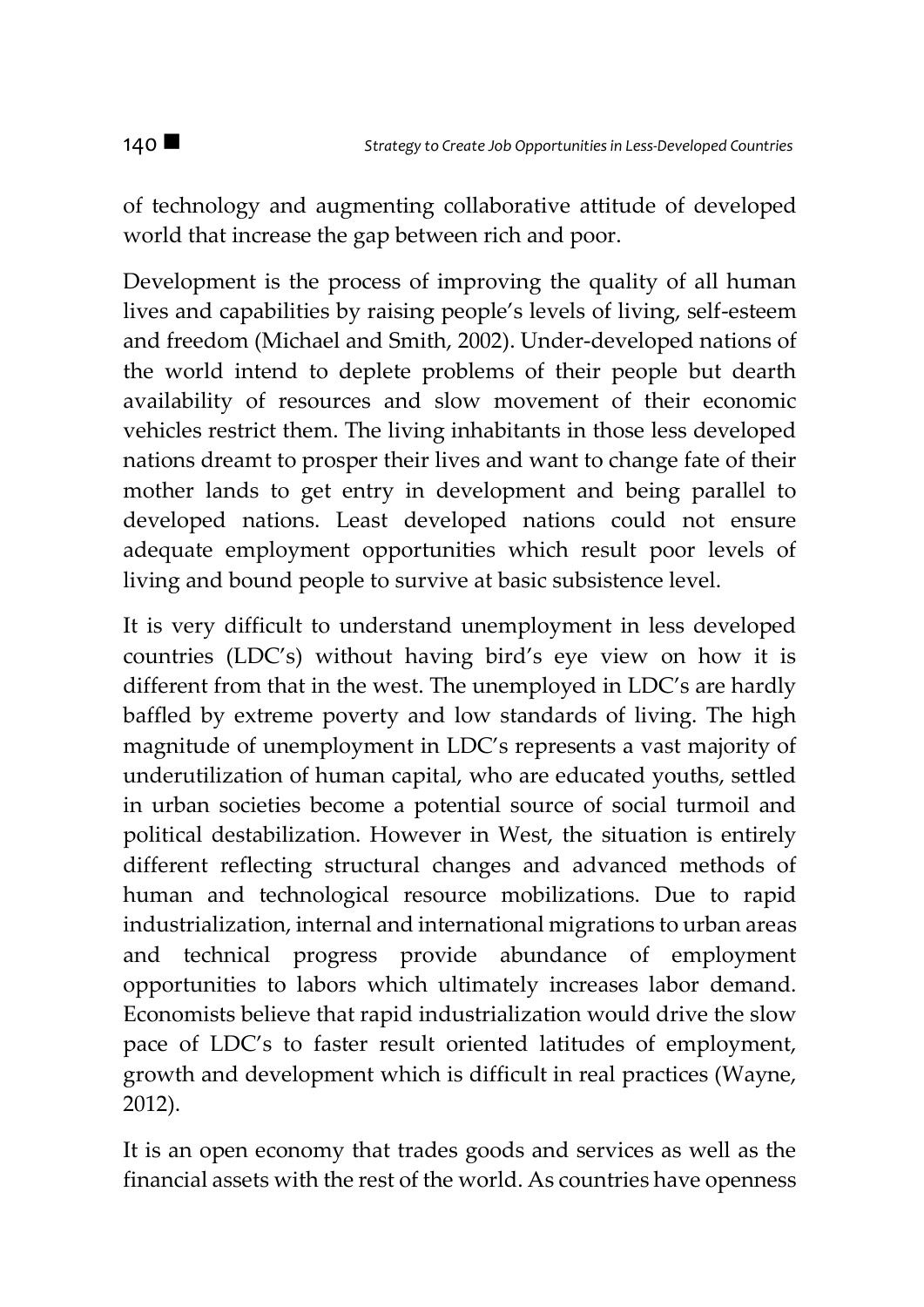to exchange with the rest of world, it is positive sign of emerging and developing economies so their degree of financial integration with other countries of the world tends to increase (Peter, 2011). The World Trade Organization (WTO, 2001) gives flexible and less restrictive international trade environment to LDC's, highlighted features of this less restricted environment are: provisions aimed at increasing trade opportunities through market access; provisions required WTO members to safeguard the interests of LDC's; provisions allowing flexibility to least developed nations in rules and disciplines governing trade measures; provisions allowing longer transitional periods and provisions of technical assistance. The provision of these benefits grants them privileges and opportunities to prosper their economies. WTO's trade related technical assistance lies in sustaining human and institutional capacity in less developed countries (World Trade Organization, 2001).

#### **Research Objectives**

- 1. The main objective of this research is to find the factors for generating employment opportunities in less developed countries.
- 2. Another objective is to formulate effective strategy on the basis of those factors that could be implemented in less developed countries to overcome their problem of unemployment.

#### **Research Methodology**

This research is conducted through collecting secondary data. Secondary data has been collected from the book on development economics by Michael P. Todaro, World Bank publications on less developed countries, United Nations Development Program publications on Human Development Index, IMF's publications on economy of china and various research articles related to developed,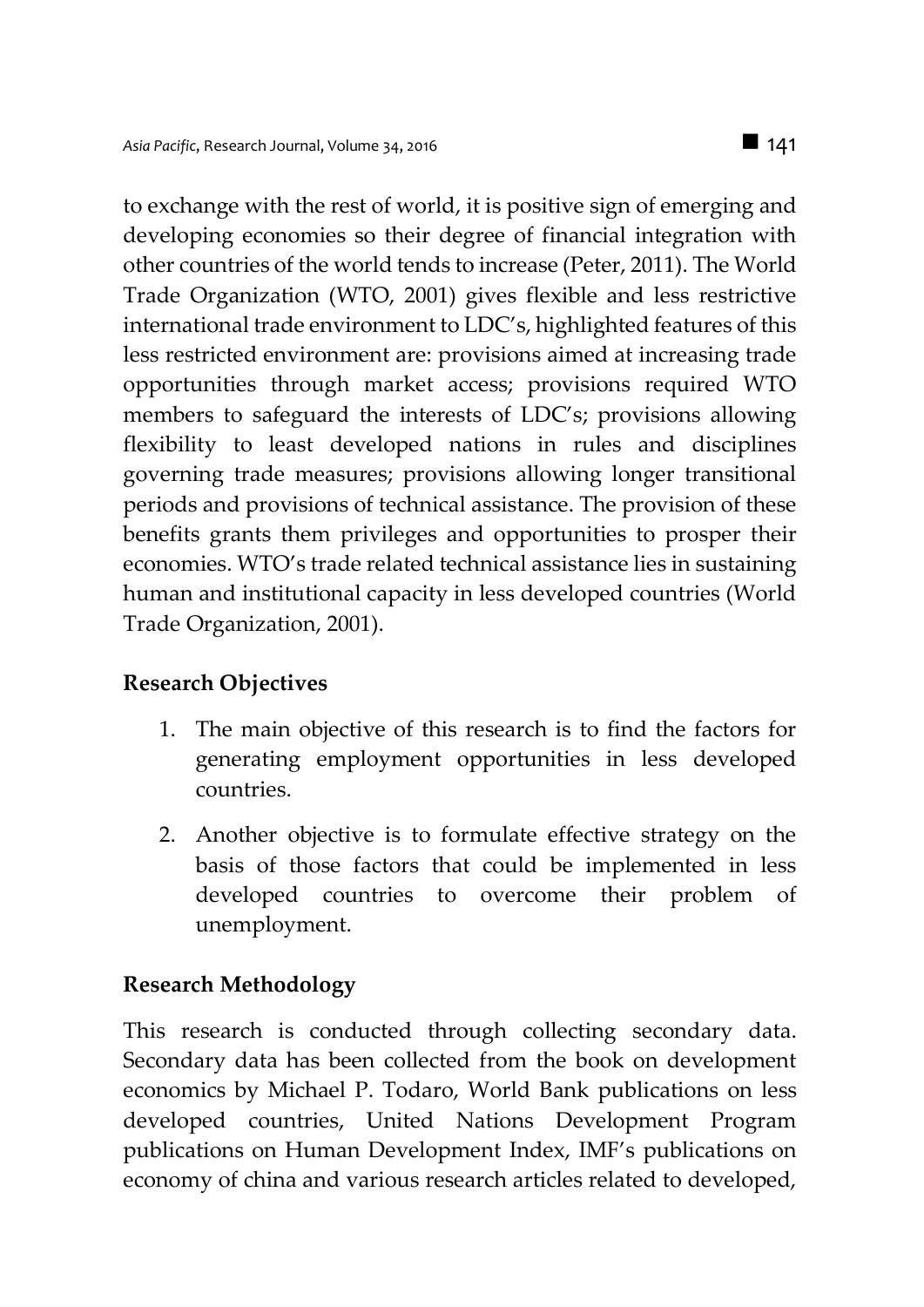developing and less developed economies. Using convenience sampling method, two less developed countries i-e Afghanistan and Bangladesh have been selected for case study.

# **Developed, Developing and Less Developed Economies**

*Developed Economies:* Business dictionary defines Development Economies as:

An economy enjoying sustained economic growth and security. Some of the highlighted features of developed economy are low birth rate and higher life expectancy, high levels of literacy and a well trained workforce and the export of high value work goods. High gross domestic product is also a great measure of developed economy.

Developed economies are adhering to transition of economic development. Among most highlighted features of developed economies is related to shift of labor out of the agriculture sector to the manufacturing and service enterprises. The purpose of this transformation is very limited growth of agriculture sector which could not absorb surplus labor in the face of growing population levels (Schultz and Strauss, 2008).

Developed nations of the world enjoy highest per capita incomes which sustain lives of their people at high standards of living. The United Nations Development Program latest report on human development index showed the index of top ranking developed countries of the world in perspective of very high human development. Among them, Norway stands first in the world with life expectancy at birth is 81.5, expenditure on education 6.93% of GDP, employment to population ratio 65.5, international trade 68.18% of GDP, foreign direct investment and net inflows 1.48% of GDP, and with total population of 5.03 million. Comparatively, United States of America ranked  $5<sup>th</sup>$  in the world with life expectancy at birth is 78.94, expenditure on education is 5.62% of GDP, employment to population ratio is 61, international trade 31.73% of GDP, foreign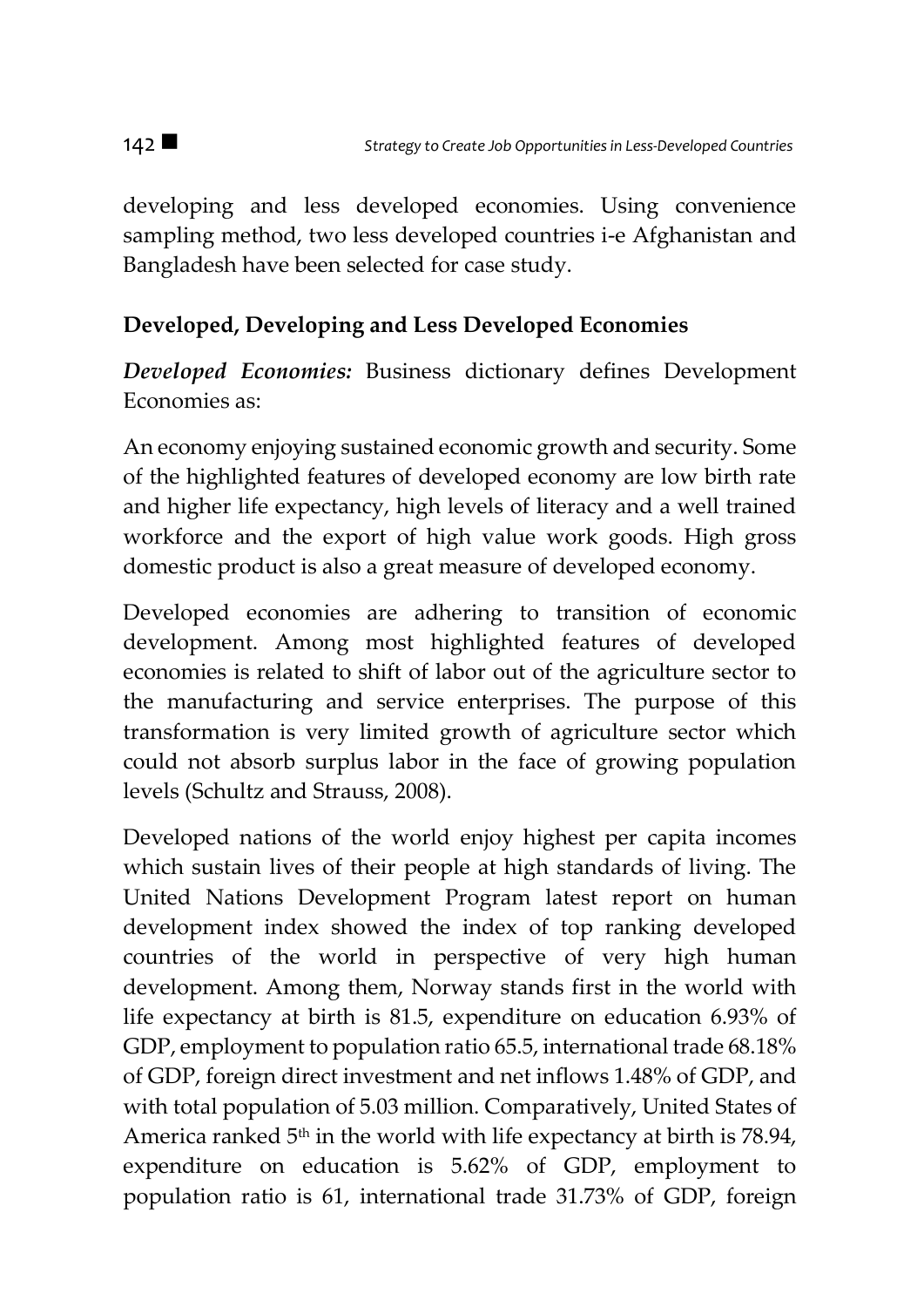direct investment and net inflows 1.31% of GDP, and with total population of 320.05 million (United Nations Development Program, 2015).

Afterwards it is important to have a glance at developed and developing countries gross domestic product's (GDP) growth in recent years. GDP growth is also a main indicator of latest growth of economies in spheres of developed and developing countries. Gross domestic product is the market value of all final goods and services produced within the boundaries of country in a year. The organization for Economic Cooperation and Development (OECD) conduct interim forecasts of GDP growth. The countries included United States of America, Japan, China, Euro area and others.

| <b>GDP</b> growth     |          |        |      |  |
|-----------------------|----------|--------|------|--|
|                       | Per cent |        |      |  |
|                       | 2013     | 2014   | 2015 |  |
| <b>United States</b>  | 2.2      | 2.1    | 3.1  |  |
| Euro area             | $-0.4$   | 0.8    | 1.1  |  |
| Japan                 | 1.6      | 0.9    | 1.1  |  |
| Germany               | 0.2      | 1.5    | 1.5  |  |
| <b>France</b>         | 0.4      | 0.4    | 1.0  |  |
| Italy                 | $-1.8$   | $-0.4$ | 0.1  |  |
| <b>United Kingdom</b> | 1.8      | 3.1    | 2.8  |  |
| Canada                | 2.0      | 2.3    | 2.7  |  |
| China                 | 7.7      | 7.4    | 7.3  |  |
| India                 | 4.7      | 5.7    | 5.9  |  |
| <b>Brazil</b>         | 2.5      | 0.3    | 1.4  |  |

Note: GDP at market value adjusted for working days. For Germany and India, this measure may differ from national headline measures.

**Table 1: This data is retrieved from:** www.**oecd**.org/eco/**outlook** /**Interim**-Assessment-Handout-Sep-2014.pdf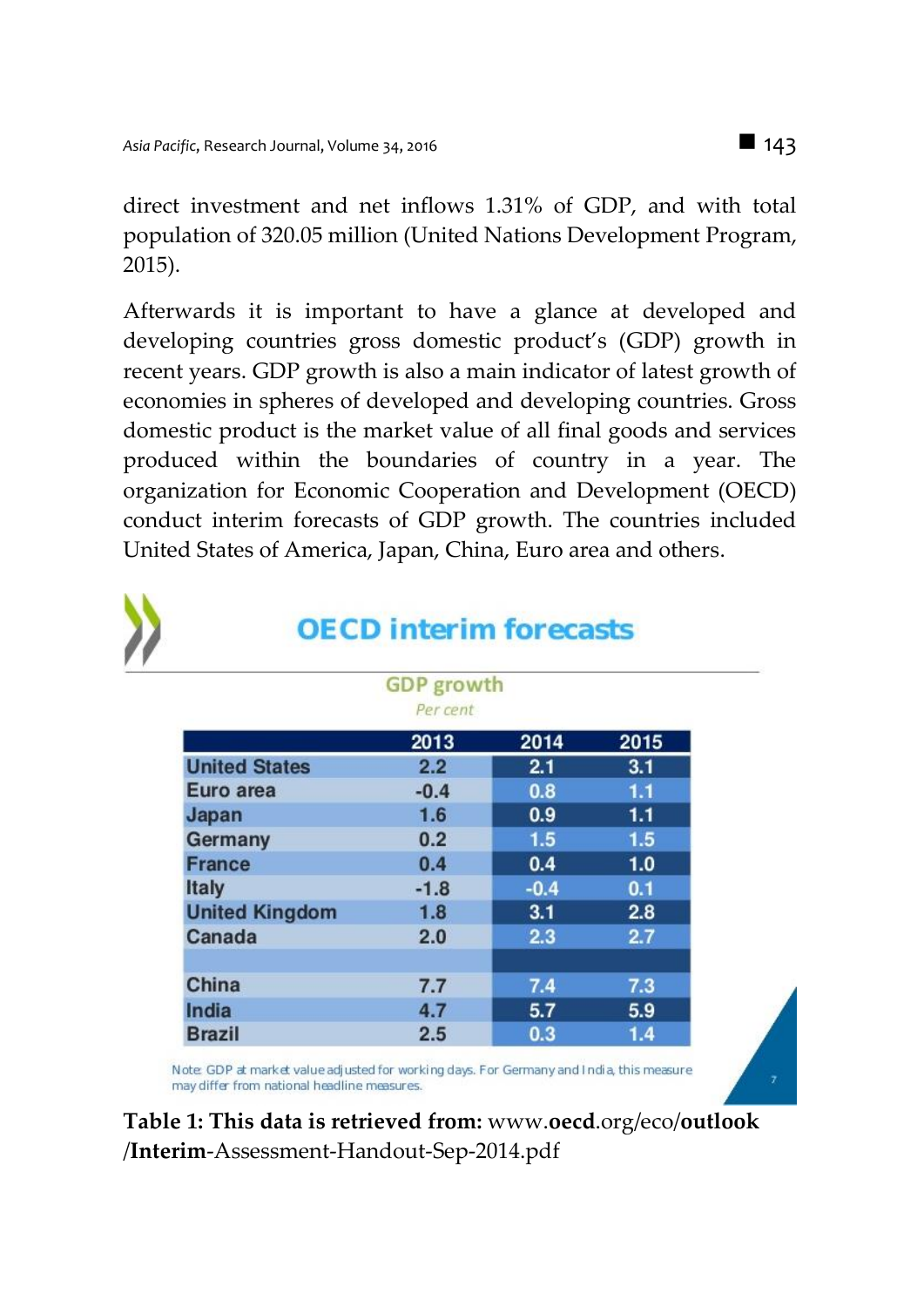The above interim forecast of GDP growth generates a question in mind that why is China growing so fast?

IMF research team conducted survey, studied facts and ground realities of growth sources in China. They found that increase in the country's stock of capital assets, such as new factories, manufacturing machinery and communication system as well as increase in the productivity of Chinese workers was a driving force behind the economic boom (International Monetary Fund, 2004).

China being the largest trading nation, second biggest economy and the third biggest investor of the world at present. Albeit these achievements, China is still a developing country with a large population and low per capita GDP. The standard settled by World Bank, there were 200 million Chinese people still living below poverty line in 2013 (Yaou, 2014).

# *Developing Economies*

According to Oxford dictionary, a developing country is a poorly agricultural country that is seeking to become more advanced economically and socially. The most important structural features of developing countries are:

- Lower per capita income
- Low levels of human capital
- Higher population growth rates
- Predominance of agriculture and low levels of industrialization
- Low level of urbanization but rapid rural to urban migration
- Dominance of informal sector
- Less developed labor, financial and other markets

China is the fastest growing economy in the world. Its Human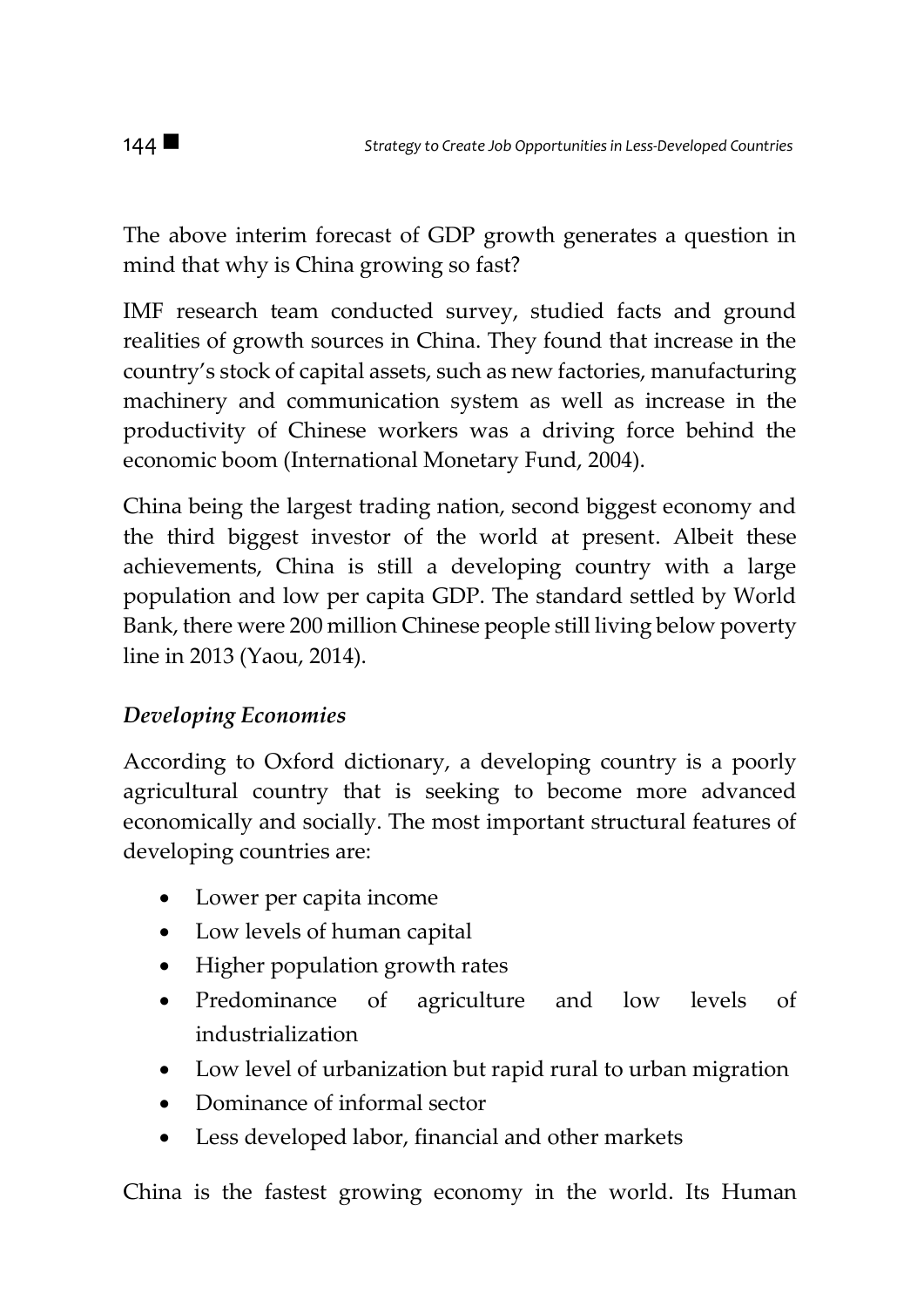Development Index showed life expectancy at birth 75.33, employment to population ratio 72.2, international trade 58.71% of GDP, foreign direct investment and net inflows 3.03% of GDP, and with a total population of 1385.57 million (United Nations Development Program, 2015).

*Less developed Economies:* The United Nations Development Policy and Analysis Division (DESA) studied less developed Economies as given below:

Less developed Economies are called poor economic countries which undergo structural impediments to consistent development. These obstacles are narrated as low level of growth in human capital and high level of structural economic susceptibility. The appropriate method for measuring of national income is GNI per capita. The GNI per capita shows the income status of a country. The committee for policy development (CDP) uses GNI measurement expressed in US dollars. In this measurement method, currencies of country are converted into American dollars by using the Atlas method of World Bank (in calculating GNI in US dollars, World Bank uses Atlas method instead of Simple Exchange rate). The standard for addition is based on three years average of the level of GNI per capita, which the World Bank used to classify low income countries (United Nations Development Program, 2015).

Human Assets Index (HAI) is a measure of structural impediment. To know the level of human capital development, human assets index provides necessary information. There are four indicators of its measurement; two are health and nutrition outcomes and two are related to education.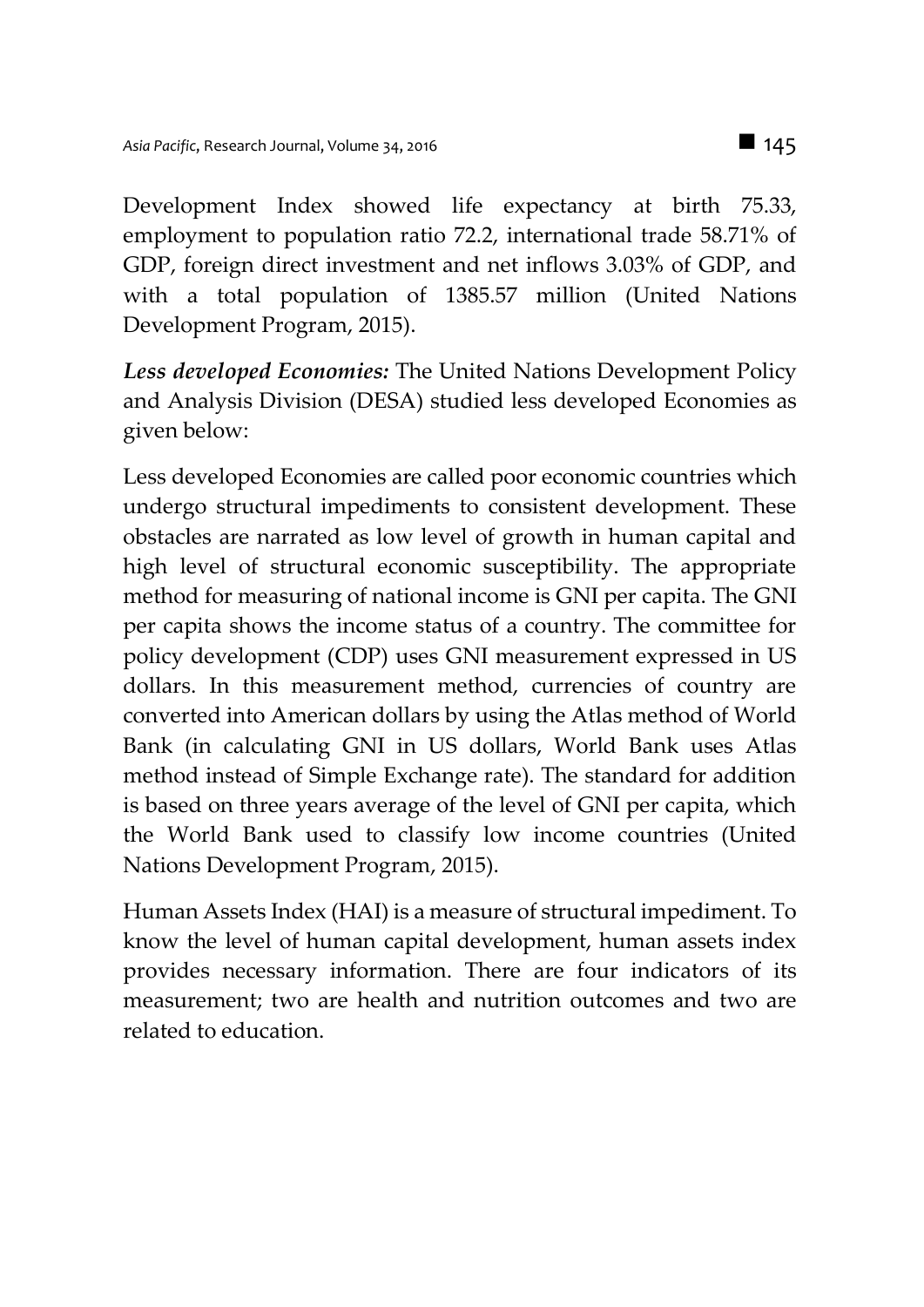

http://www.un.org/en/development/desa/policy/cdp/ldc/ldc\_criteria .shtml

Related to HAI indicators in a table presented above, each variable is converted into index numbers and then Re-scaled to remove significant outliers. Each variable bear same credence in the computation of Human Assets Index. It is therefore resulted HAI the simple average of its four components. The Human Assets Index inception for incorporation is measured by the index number subsequent to the upper quartile in the division of results for the reference group of all less developed and other developing countries under evaluation. Countries with HAI values lower than the threshold meet the HAI criteria to be part of less developed countries (United Nations, 2014).

Economic vulnerability is another major obstacle to development. It determines the level of risk due to that exogenous shock and its impact on that country. The economic vulnerability index comprised of different standards that are classified into two extensive categories; exposure index and a shock index.

The exposure index includes size sub index (population), location sub index (remoteness), economic structure sub index (Merchandise export concentration and share of agriculture, forestry and fisheries), and environment sub index (share of population in low elevated coastal zones). The shock index includes trade shock sub index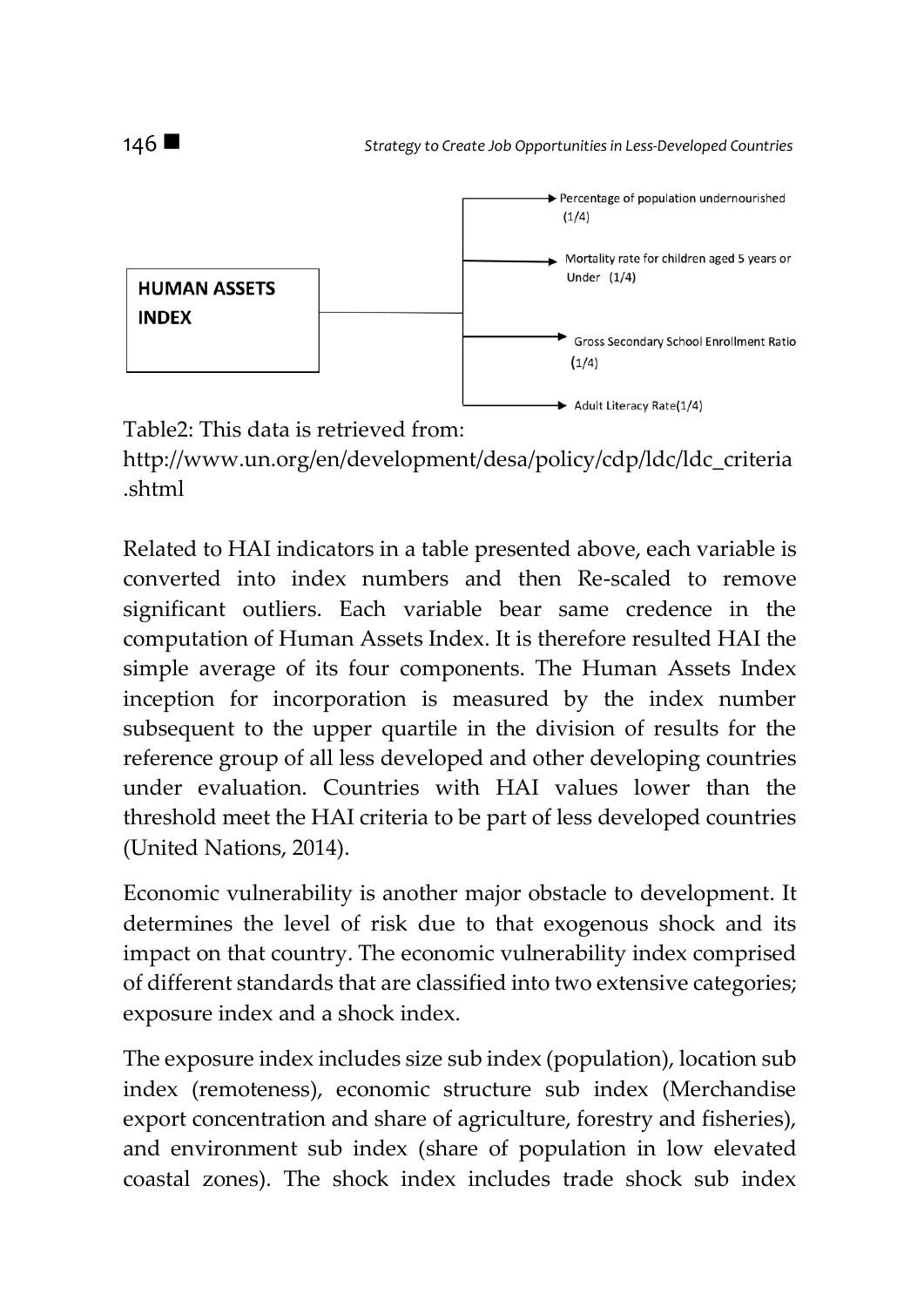(instability of exports of goods and services) and natural shock sub index (victims of natural disasters and instability of agricultural production) (United Nations, 2014).

Population size is another state finds out that a country is qualifying for status of less developed countries or not. In 1991, the committee for development policy proclaimed that states having population more than 75 million should not be eligible for addition in the category of less developed nations (United Nations, 2014).

## **Causes of Unemployment in Less developed Economies**

To have a more pragmatic view of main causes in less developed countries, two countries from continent of Asia like Afghanistan and Bangladesh are taken into account. Let's discuss the main causes of unemployment in these two countries:

### *Main reasons of unemployment in Afghanistan*

The National centre for policy research conducted study to highlight major reasons of unemployment in Afghanistan. The reasons are given below:

Afghanistan is an under-developed economy with a population of more than 31 million people and almost 36% people living below poverty line. Unemployment has been a great economic problem for the government of Afghanistan. Due to slow and volatile gross domestic product, low rate of investment, lack of government support of private sector, high population growth rate, repatriation of millions of migrants, lack of security, limited access to education, quality of education are the highlighted factors contribute to increase unemployment rate in the country (National Center for Policy Research, 2013).

The literacy rate which is very essential for reducing unemployment in Afghanistan is unfortunately 36%. Out of this rate, 32% is of males and only 13% is of females which result very low supply of effective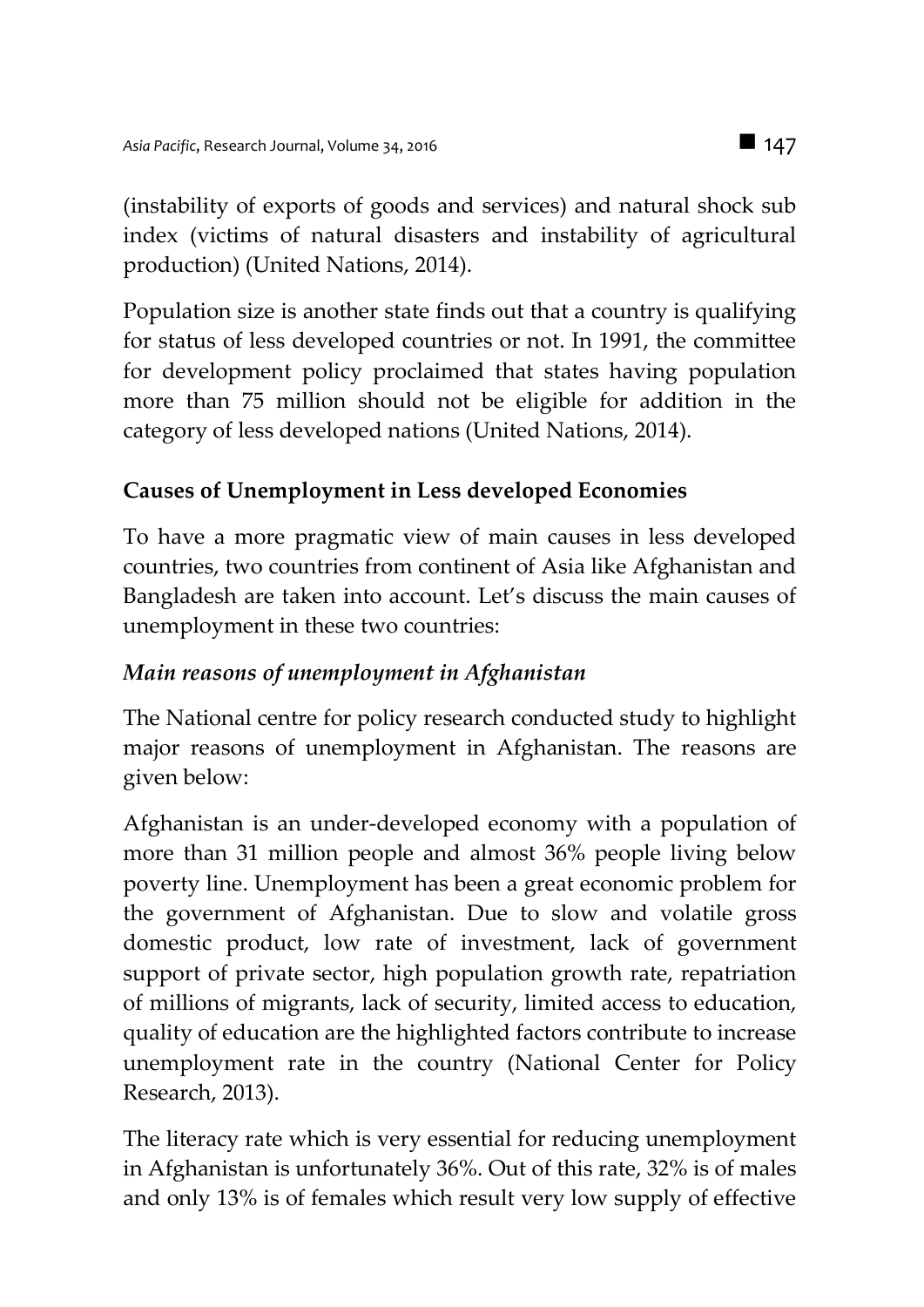human capital to the job market. In connection to unemployment there are certain internal and external factors that also affect. The internal factors that affect the labor market are: Extensive supply of labor force, unavailability of skilled labor, low salary in government institutions, nepotism and unemployment in women. The external factors are large availability of external workforce belong to neighbor countries, and very less foreign direct investment (National Center for Policy Research, 2013).

#### *Main reasons of unemployment in Bangladesh*

Bangladesh is another less developed economy, a densely populated country comprised of approximately 159 million people. Almost 32% people are living below poverty line. High rate of unemployment in Bangladesh is observed in agriculture sector as compared to manufacturing and services sector. In agriculture, peasants suffer disguised unemployment as for one season they become employed, for other they remain unemployed which pose a great challenge for the government to shift them in other sectors. Rapidly increasing population and scarce availability of resources put the families of villages below subsistence level. Rapid advancement in technology also made the farmers unemployed as patterns of cropping and harvesting land are done through machineries (Raisul, 2014).

In manufacturing sector of Bangladesh economy, slow growth, corruption, poor infrastructure, insufficient power supplies and slow implementation of economic reforms rarely encourage foreign investors to invest in the country. This scenario of manufacturing sector contributes to unemployment in Bangladesh. Services sector is also experiencing very slow growth in response to very rapid supply of new workforce in the market. For a massive labor force of 73 million, new jobs could not be offered.

It induces competent and educated youth of Bangladesh flying abroad to avail attractive career opportunities. As a result, Bangladesh economy lost talented youth due to unavailability of jobs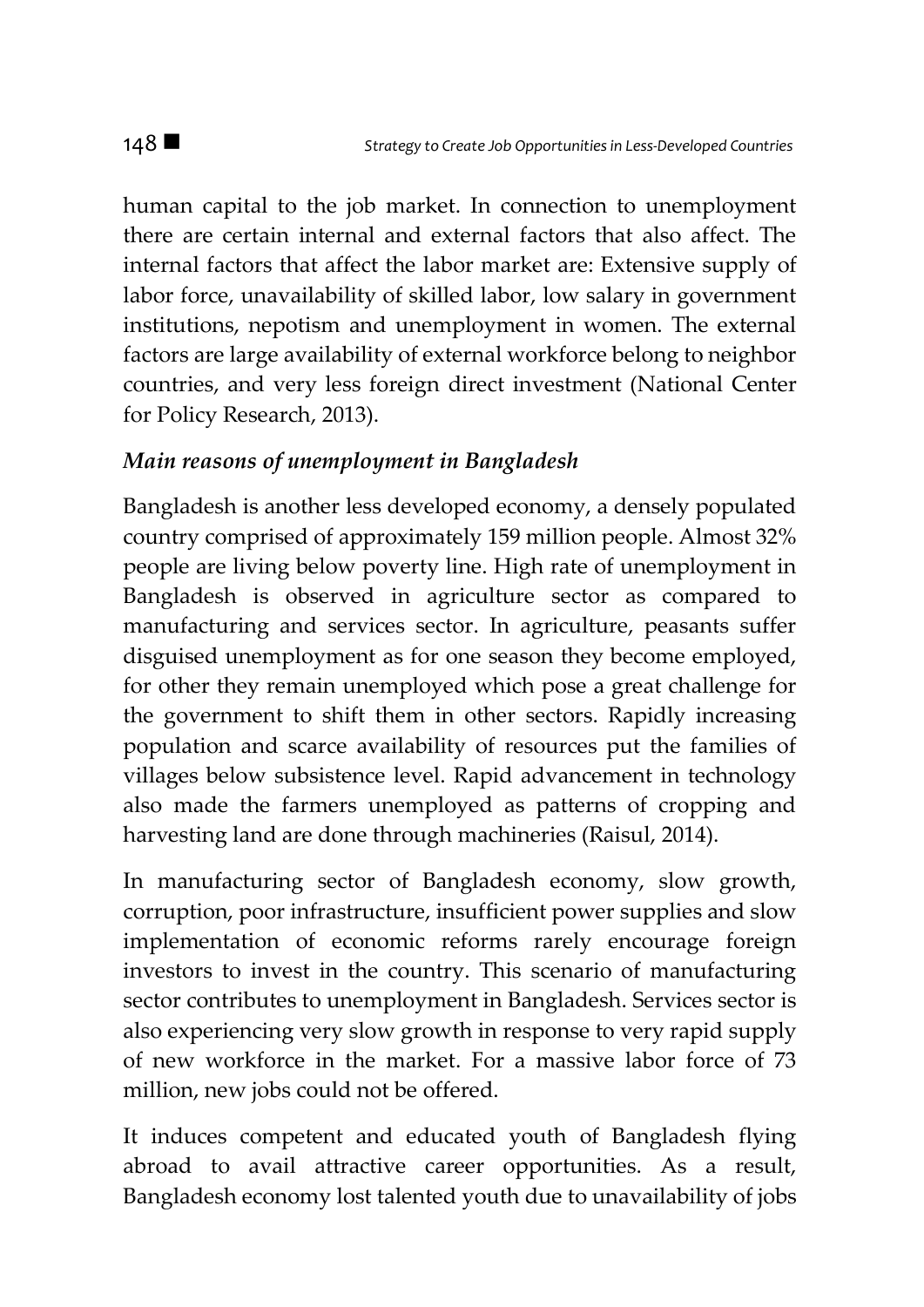(Raisul, 2014).

### **Remedies for Reducing Unemployment in Less Developed Economies**

On the basis of reviewing major reasons of unemployment in less developed economies like Afghanistan and Bangladesh discussed above, following are the remedies to reduce unemployment:

Afghanistan economy has largely been affected by war and very less foreign direct investment. In the year 2013, GDP was recorded at about \$45.3 billion and the GDP per capita is \$1,100. The Afghan economy has grown 10% in last decade due to infusion of foreign aid and remittances from Afghan expats. This positive change in economy is the outcome of development in transportation system and agricultural production. The country is also famous in producing pomegranates, a major source of Afghan agricultural economy. Pomegranates fruit is major crop in most of the provinces like Kandhar, Helmand, Wardak, Ghazni, Paktia, Farah, Kapisa and Balkh. This crop has employed thousands of people and is a major source of livelihood for them. It is also a barely credible fact that 11% of the Afghan economy depends on production and sale of opium despite efforts have been made to eradicate this crop by government of Afghanistan as well as international community. Afghanistan is also known as world's largest producer of opium (Wikipedia, 2014).

One of the main drivers for current economic recovery is the return of over 5 million expatriates. These skilled and educated youth brought with them entrepreneurial ideas and wealth creating skills to start new businesses and boost the country's economy. As they establish new businesses which result in creating new employment opportunities and problem of unemployment might be reduced. Government of Afghanistan is developing economic ties with neighboring and other regional countries in the project so called New Silk Road trade project. The Silk Road is a series of trade and cultural transmission routes connecting east and west by linking traders,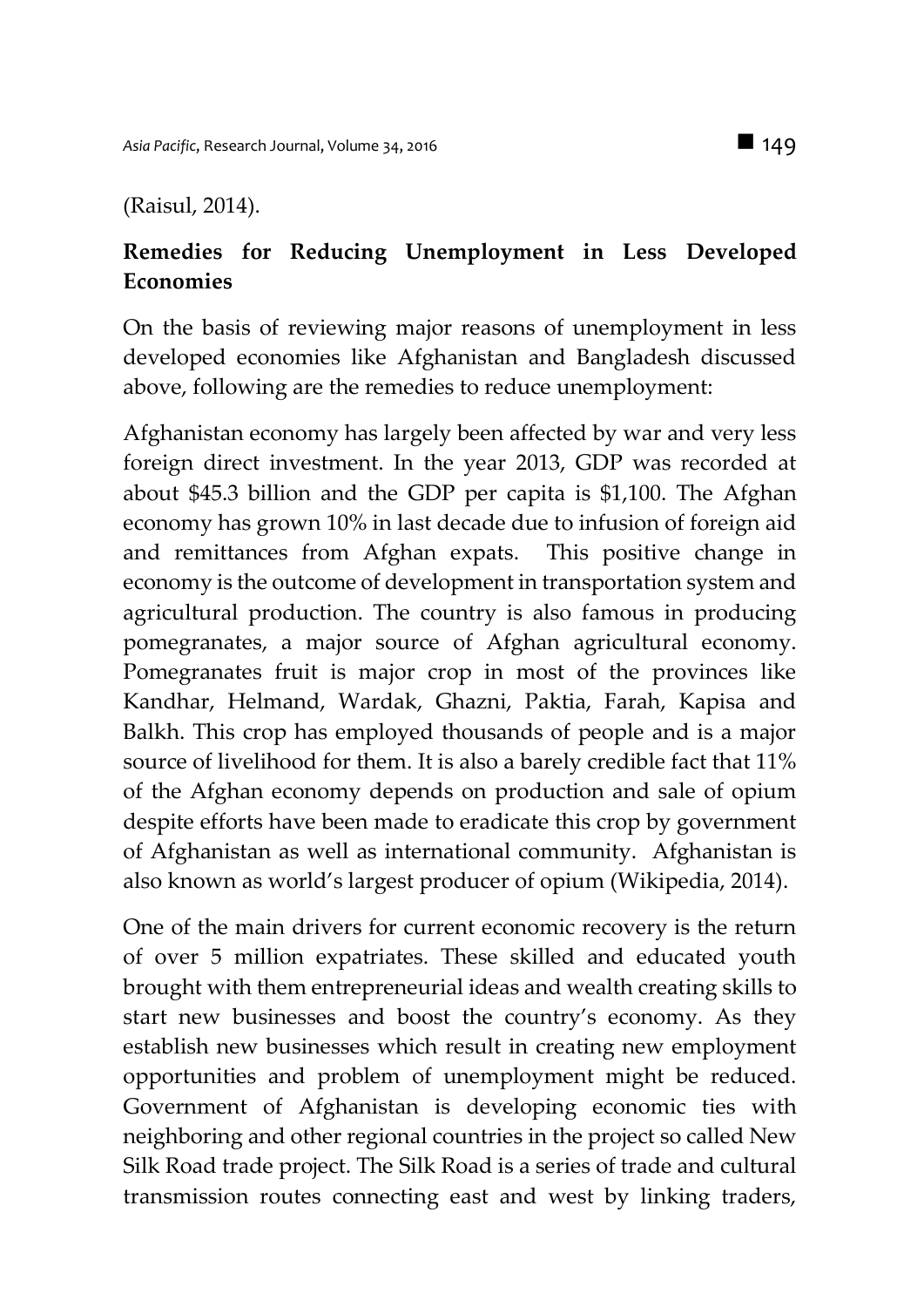merchants and others. Being a member country of SAARC, ECO and OIC, Afghanistan has many possibilities to enhance trade relations with countries coming in the South Asian Region (Wikipedia, 2014).

The economy of Bangladesh is also witnessing rapid growth in the world. In exports, Bangladesh is making records in selling products abroad including textile, seafood, fish as well as jute. It has experienced dramatic increase in foreign direct investment and to make it more attractive in future, government of Bangladesh also setup export processing zones. According to Food and Agriculture organization statistical data, Bangladesh is fifth producer of fisheries, fourth largest producer of rice, eleventh largest producer of potato, ninth largest producer of mango, second largest producer of Jute and eleventh largest producer of tea. In industry sector, garment industry of Bangladesh is major contribution to export earnings. In last few years ship building industry in Bangladesh is showing significant growth.

# *The Significance of FDI in Economic Development of Afghanistan & Bangladesh*

Foreign Direct Investment (FDI) has been important source of economic development in Afghanistan. FDI influences the economic growth by filling the gap of saving-investment, trade, increasing productivity and employment opportunities, introduction of advances technology, increase in government revenues and managerial innovations. However the poor infrastructure and imbalance security situation creates a problem for foreign investors to invest in Afghanistan but new silk route provides maximum avenues to invest in Afghanistan (Muhammad, 2009).

Above research indicates that as FDI increases in Afghanistan, Economy will prosper which is a positive sign of creating more employment opportunities. FDI through silk route may attract member countries of South Asian Association for Regional Cooperation (SAARC) as well as member countries of Organization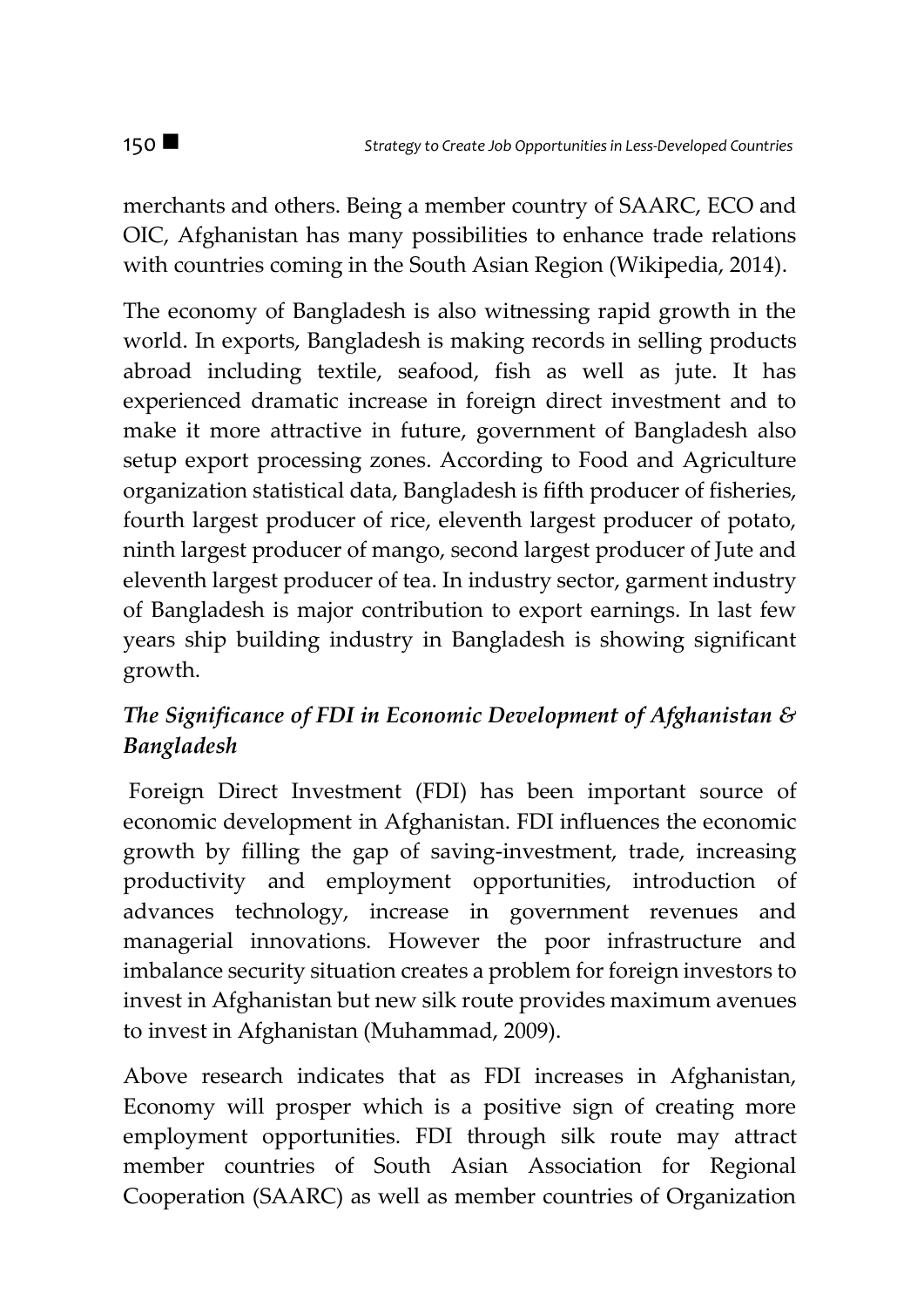of Islamic Conference (OIC) to invest in construction sector. The construction sector in Afghanistan is growing rapidly and the embassy of Afghanistan in US mentioned that it contributes 10% of GDP in the country.

In case of Bangladesh, FDI plays an important role too in the economic development of country. During 1980's the FDI in Bangladesh was very low and it was just focusing on banking and few other sectors. Since 1996, FDI in Bangladesh started increasing because of the favorable supportive policies of government for foreign investment. In 1996, the FDI stood at 231.61 million US Dollars then it was significantly rose to 1086 million US Dollars in 2008 and then it declined to 913.32 million US Dollars in 2010. FDI helps the country in building up the infrastructure, creating more employment opportunities, enhancing skills of workforce in the host country through transferring technological knowledge and helping in managing the domestic economy and country's participation in the global economy (Afsana, 2012).

It witnessed significance of foreign direct investment in Bangladesh economy. Foreign direct investment not only contributes in generating employment opportunities but also promote domestic workforce in acquiring knowledge and adapting technology. FDI also help in increasing foreign remittance through which Bangladesh economy will achieve exchange rate stability and that investment will further support in export promotion through which balance of payment and trade will become favorable.

## *The Significance of Entrepreneurship in Creating Employment opportunities*:

Entrepreneurship is the process of starting new business with creativity and innovation. Some entrepreneurial developments in Afghanistan during past years witnessed significance of future. Zarang family based in Herat, Afghanistan began the business of Zarang Motorcycle Company by importing motorcycles before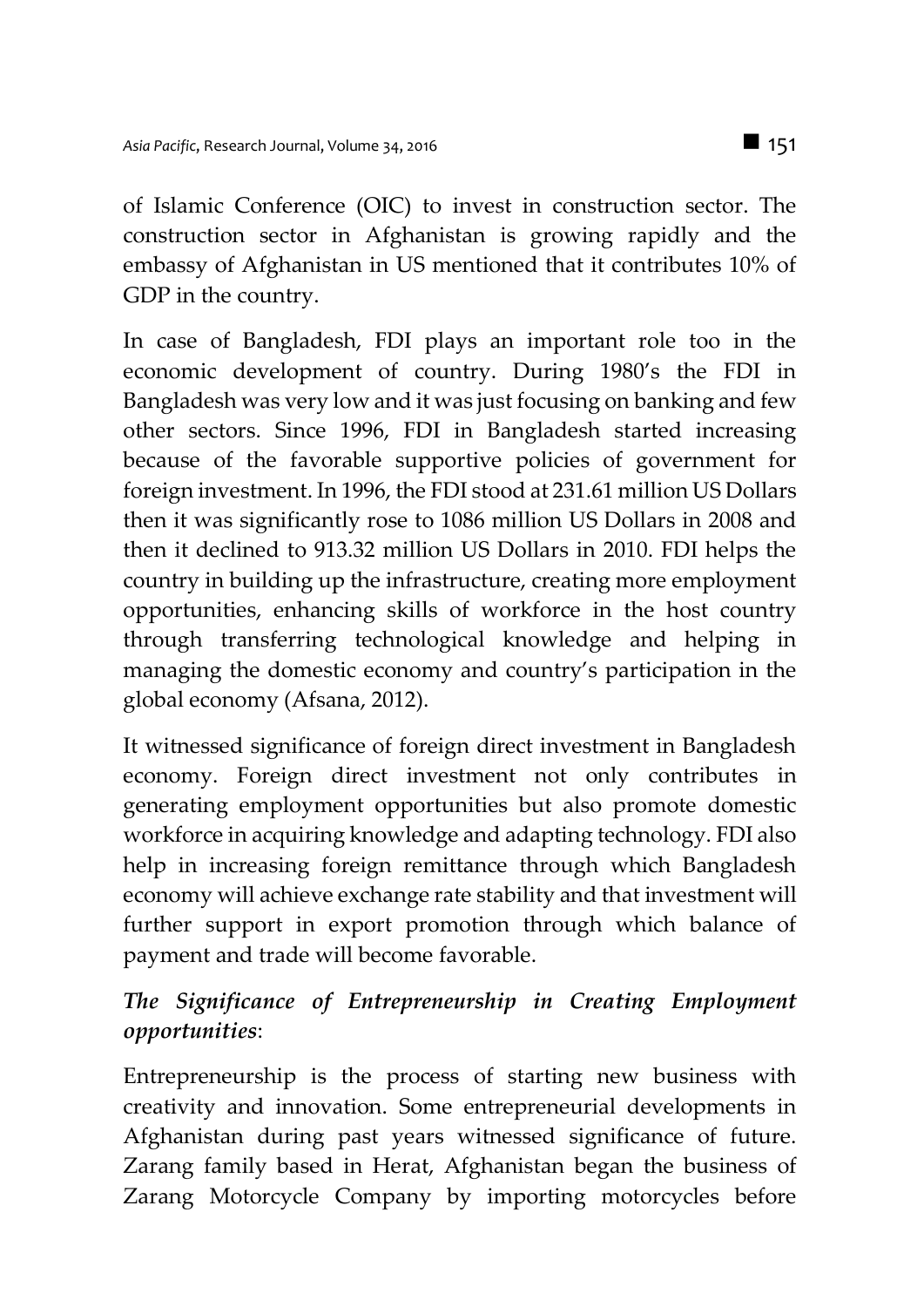starting their own operations. Due to lack of technical manufacturing capacity, one member of that family went to China, made a movie of whole assembly process, returned to Afghanistan and trained selected group of mechanics. Subsequently the company grew from 15 employees in 2005 to 200 employees in 2010 with diversification of business too. The Zarang motorcycle company had eight regional branches across the country (Cusack and Malmstorm, 2010).

Another entrepreneurial event highlights significance of Entrepreneurship in creating employment opportunities is Zalmey Afghan group. In 1996, Haji Zalmay Stanakzai started a construction company with 25 thousand dollars from his personal savings and acquiring seed capital from his friend. The company's portfolio included construction of roads, bridges, retaining walls and schools. Eventually company's revenue grew rapidly and was reported 650,000 dollars with 230 employees (Cusack & Malmstorm, 2010).

Therefore entrepreneurship in Afghanistan provides new avenues of economic development and employment opportunities at small, medium and large scale enterprises. Government of Afghanistan should provide secure and healthy environment to domestic and foreign entrepreneurs to start entrepreneurial businesses which result in new employment opportunities and economic development.

In case of Bangladesh, entrepreneurship witnessed to be the need of time for employment opportunities and economic development through small and medium scale enterprises. Bangladesh Rural Advancement Committee (BRAC), an NGO in Bangladesh, recorded problems of few entrepreneurial minds. A young entrepreneur, Ruma Akhter, first introduced to BRAC as a participant of social and financial empowerment of adolescents in which she learnt many social issues. Afterwards she had shown her interest to become a beautician then family of Ruma permitted her to go for two weeks beauty skill course in Savar. After completion of training course, Ruma took loan from BRAC up to 3000 Bangladesh Taka (USD 38) to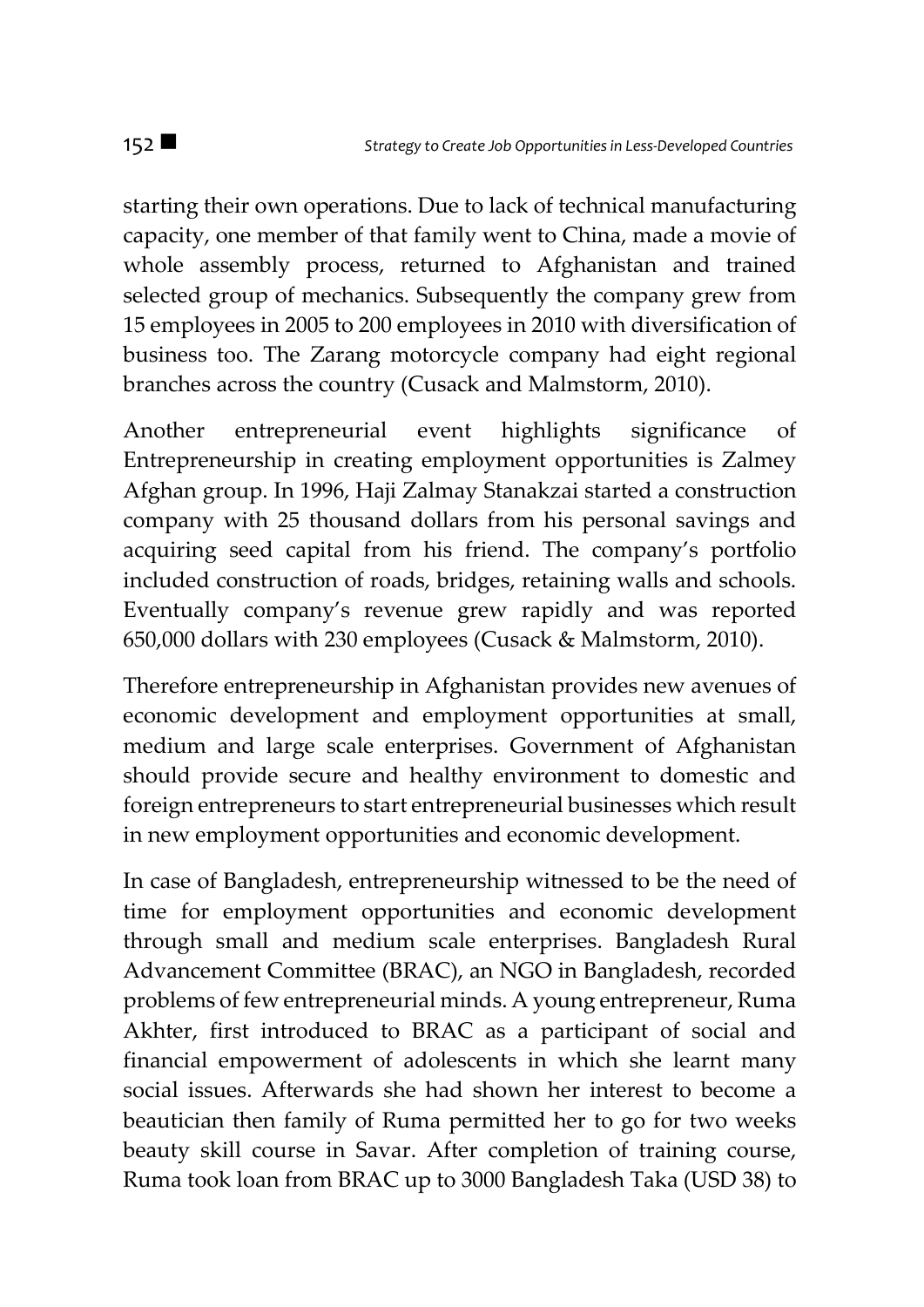buy necessary equipment for Beauty parlor. Now she is working in her home and earning TK 1500-3000 (USD 19-38) for each bride she prepares. So Ruma proves to be role model for all the teen age young girls in Bangladesh (Bangldesh Rural Advancement Committee, 2014).

This idea is also promoting women home based industry and dire need of micro financing for the youth of Bangladesh. Ruma not only become self-employed but she is trainer for all young girls who are willing to start their professional life and want to support their families financially, with small borrowing they can earn their livelihood and this SME development in the new shape of entrepreneurship can contribute to GDP growth and economic development of a country.

# *The role of Micro Financing in Creating Employment Opportunities in Afghanistan and Bangladesh:*

In case of Afghanistan, decades of war devastated country's economy and infrastructure, increase illiteracy and high poverty distress people hard. Due to security concerns, micro financing is highly affected and lack of skilled people is another barrier to run the programs. Micro financing is facing other challenges of sparsely populated rural areas and religious concerns for people not to borrow loan that involves repayment with interest. If you collect views of villagers, they want money to start small scale businesses to prosper their lives. Women have been ignorant part from micro financing schemes due to rigid religious attitudes of Islamist Taliban. In face of these challenges, still women are bold enough to promote their lives through professional development. Safia, 32, borrowed loan for starting small scale business of Stara beauty parlor. When she acquired loan and started business successfully, said, "I am mother of 02 children, now I am able to make an independent future (Michelle, 2010).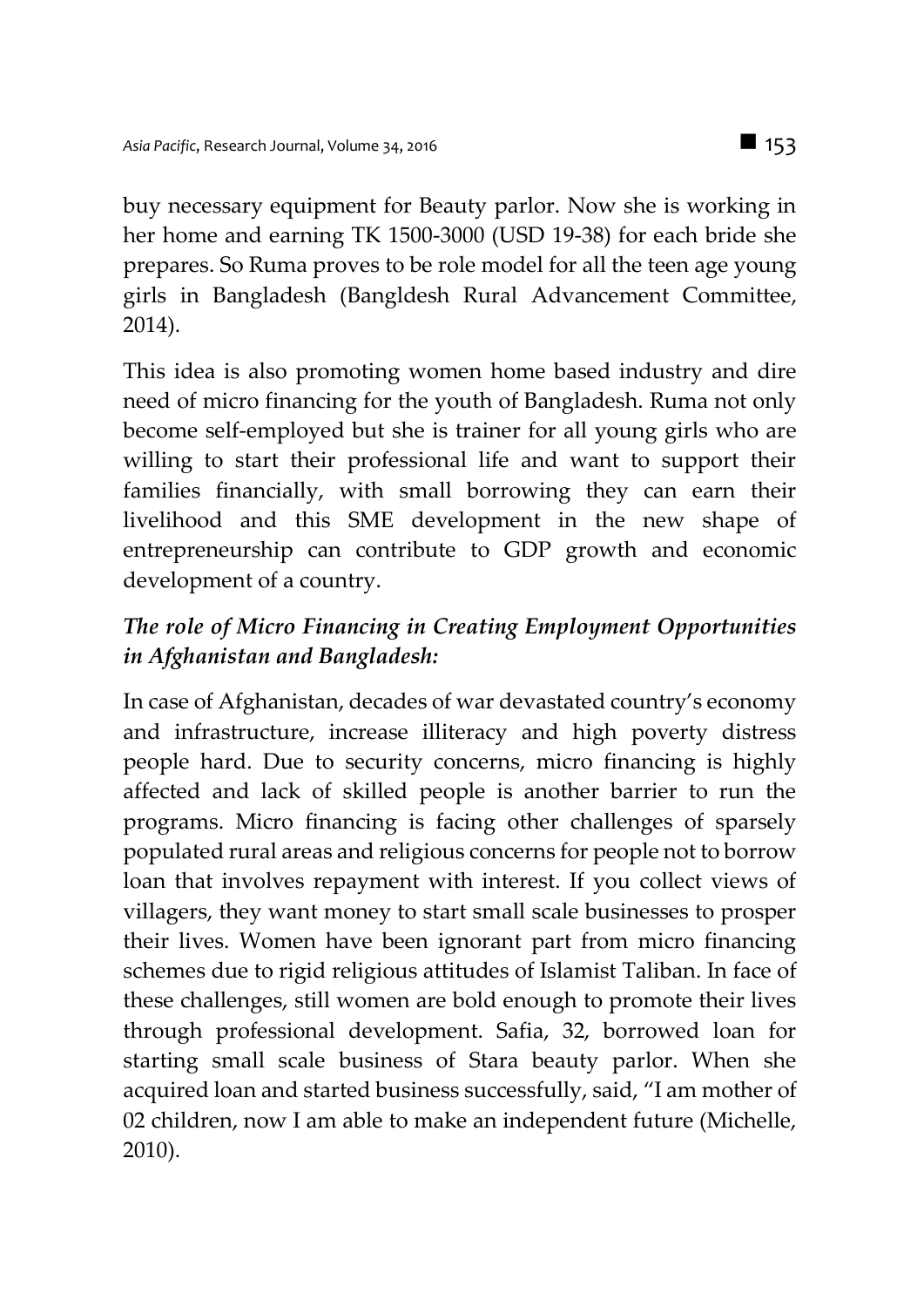It refers that people of Afghanistan are empowered, willing, courageous and bold enough to improve their living standards and earn livelihood through self-started small scale businesses. Micro financing is pivotal in the present era Afghanistan to make people employed and to prosper their lives with sustainable development.

In Bangladesh, micro finance was initiated in 1970's to promote selfemployment in people as well as to develop small scale businesses in rural Bangladesh plus this program intend to improve economic and social status of women. Females took active part in borrowing micro finance loans, the ratio was 65% in 1980's which rose to 95% by 1995. In this connection many NGO's came forward and started granting micro finance loans including Bangladesh rural advancement committee, association for social advancement and others (Sarahat and Sifat, 2012).

Above study reflects dire need of expanding micro financing projects in Bangladesh, which will make people self-employed, developed and it will develop economy of Bangladesh that will ultimately led the country to enter in phase of developing countries.



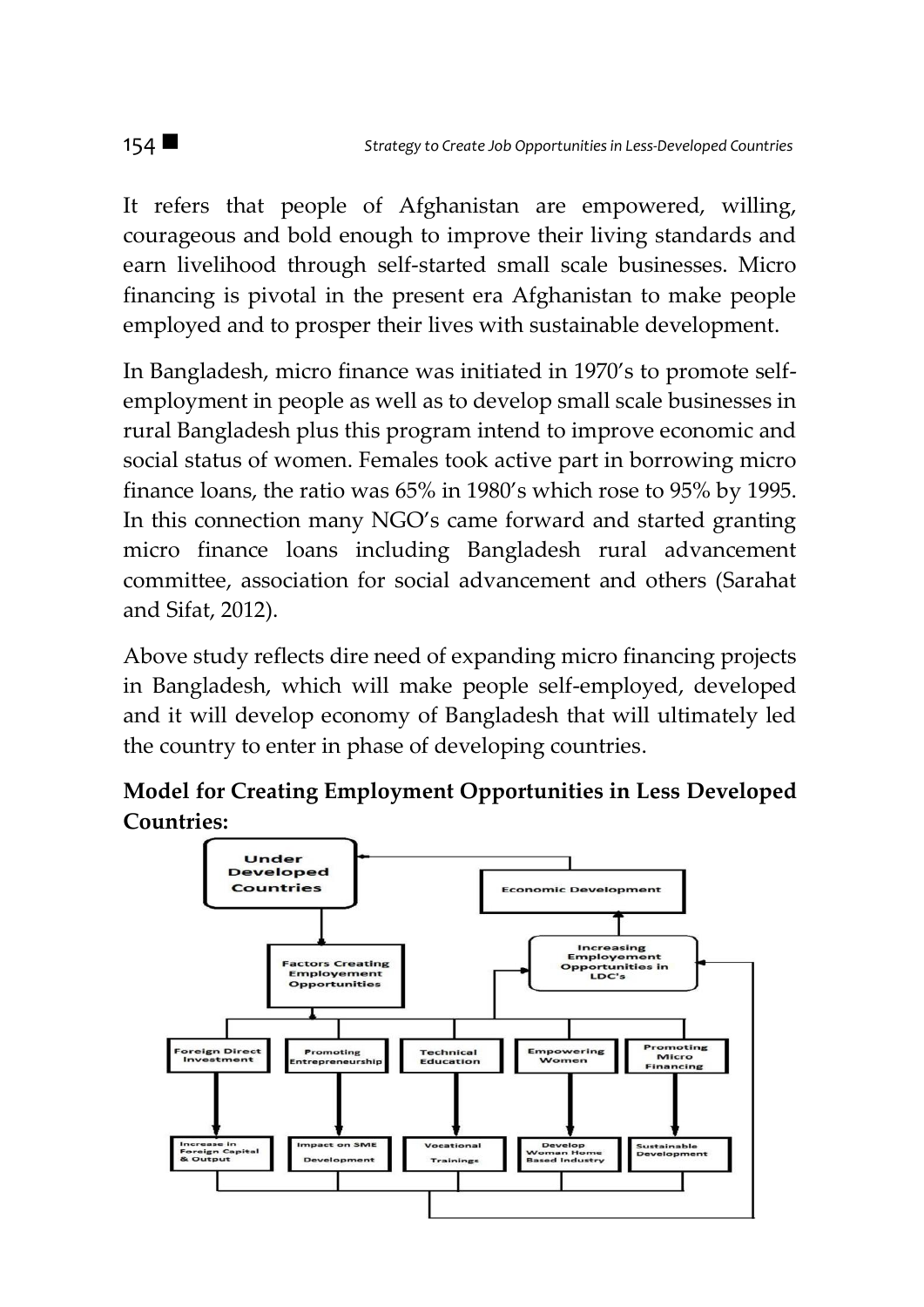# **Strategy for Creating Employment Opportunities in Less Developed Countries**:

On the basis of above research findings and Model, following strategy may be implemented in less developed countries:

Rampant unemployment in less developed countries may be overcome if their governments pay heed to their internal problems like law and order, maintaining peace and harmony, providing basic infrastructure facilities to the foreign investors, ensuring free, fair and transparent mechanism of promoting trade, developing meaningful relationships with regional economic blocks and focusing on consistent growth in GDP and poverty eradication.

These achievements are feasible by making business climate amicable paving ways for enhanced foreign direct investment, entrepreneurship, employment opportunities exerting positive impact on small and medium enterprises development. Promoting vocational training centers through which youth will develop their technical skills, empowering women especially in Muslim countries like Afghanistan where extremist religious groups have posed as a barrier in their personal and professional development. Promoting microfinance schemes lead to increasing employment opportunities and prospering lives of people. Resultantly, this will bring about economic standard of countries elevated to developed nations.

### **Conclusion**

On the basis of above analysis it is concluded that less developed countries can improve their economic positions by effective and efficient utilization of scarce resources. Increasing employment opportunities for people of countries reflect growth and development of their economies which not only benefit the masses but also have multiplier effect of strengthening government to serve their people in better way. The factors identified and studied have direct and significant impact on increasing employment opportunities in less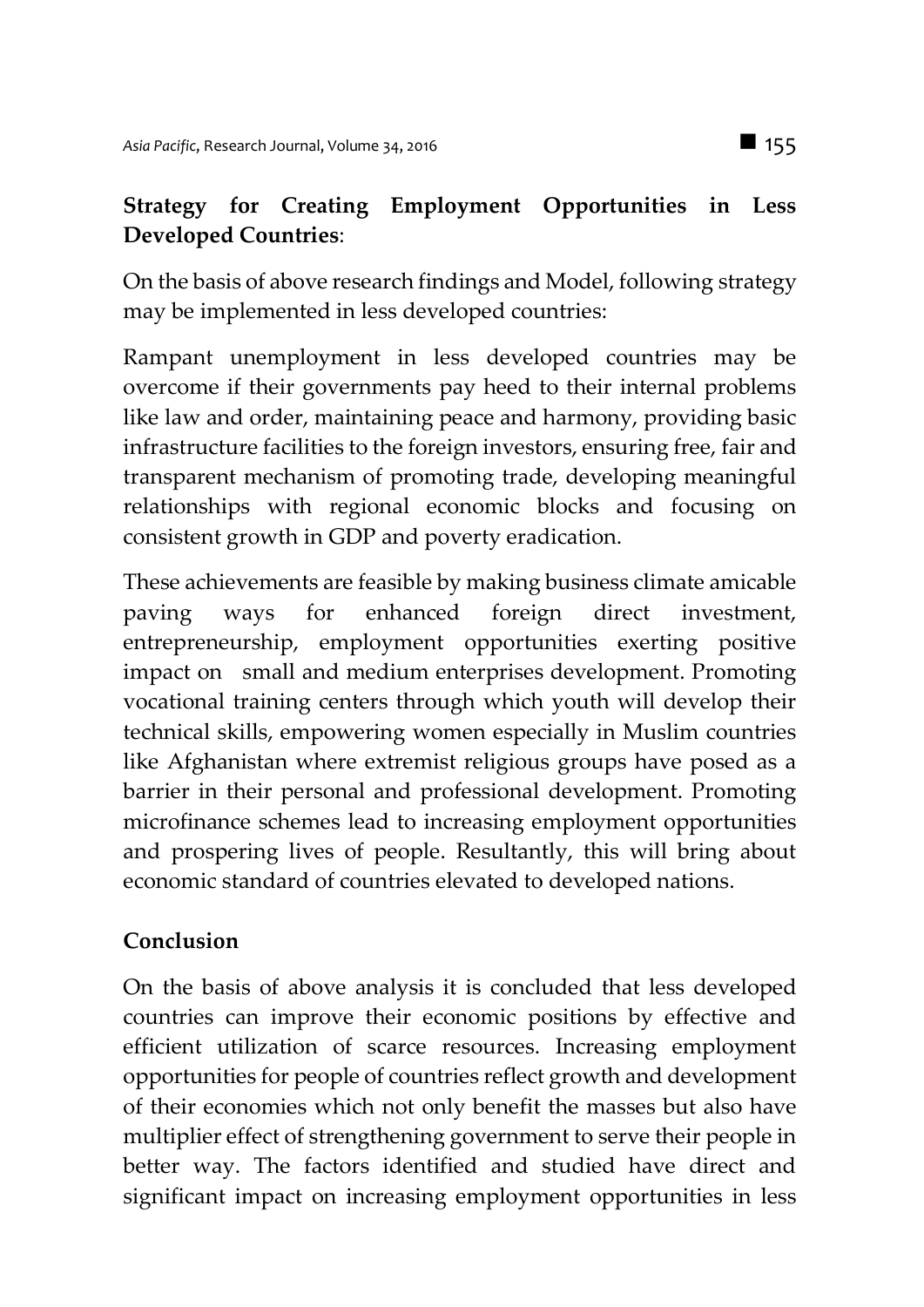developed countries. Afghanistan and Bangladesh economies have abundance of skilled human capital who possess higher qualifications, technical skills, entrepreneurial abilities and managerial skills but they need financial support to capitalize their earned skills. Therefore governments of less developed countries like Afghanistan and Bangladesh need to reinvigorate their economic policies and strategies which will provide multiple opportunities for natives of both countries to stay and work in home countries instead of going abroad. The effective formulation, implementation and evaluation of their strategy to create job opportunities will lead them parallel in status to developing and developed countries.

#### **References**:

- Afsana, R. (2012). Foreign Direct Investment in Bangladesh, Prospects and Challenges and its impact on Economy, *Asian School of Management Thailand.*
- Bangladesh Rural Advancement Committee (2014). Retrieved from: http://www.brac.net/microfinance
- Cusack, J., & Malmstorm, E. (2010). Afghanistan Willing Entrepreneurs- Supporting private sector growth in Afghan Economy. Retrieved from: https://www.files.ethz.ch/ isn/124566/CNAS\_Kauffman\_Entrepreneurs\_CusackMalmstr om.pdf
- Eswar, P. (2004). China's Growth and Integration into the world economy, *IMF Multimedia Services Division.* PP 10-11.
- Interim Forecast. (2014). *Organization for Economic Cooperation & Development.* Retrieved from: www.oecd.org/eco/outlook /Interim-Assessment-Handout-Sep-2014.pdf
- Michael, P T., & Smith. (2002). Development Economics. (Edition  $8<sup>th</sup>$ ) Pearson publication, ch-1, pp-43.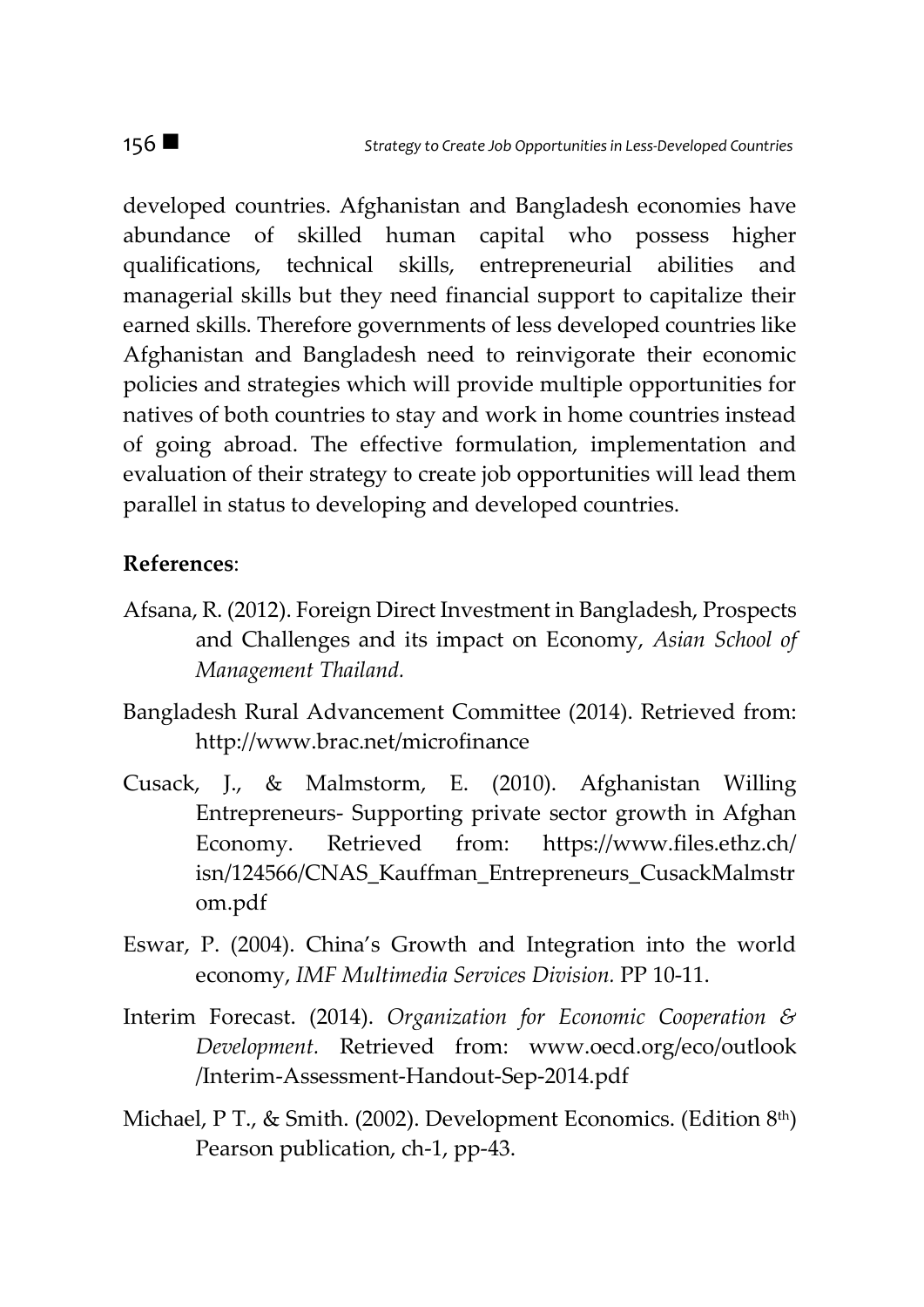- Michelle, N. (2010). Micro Financing facing hurdles in empowering Afghan Women, Retrieved from: http://WWW.Reuters.com
- Muhammad, A. (2009). Significance of FDI in the Economic Development of Pakistan and Afghanistan. *Central Asia Journal,* Vol- 64.
- National Center for Policy Research. (2013). Causes and its Economic outcomes during recent years in Afghanistan, Kabul University Afghanistan.
- Peter, J. M, (2011). Macro Economics in Emerging Markets. (Edition-02). *Cambridge University Press, New York*, Part-II, Chapter 04.
- Raisul, S.M. (2014). Unemployment problem in Bangladesh, Retrieved from http://www.academia.edu/859072/ Unemployment\_Problem\_ in\_Bangladesh.
- Sarahat, S & Sifat, A. (2012). Micro Finance and Women Empowerment, *International Journal of Economics and Finance*. Vol-3, No.5
- Schultz, T., & Strauss, J. (2008). Handbook of Development Economics, Volume-4, North Holland, Amsterdam, Netherlands. Chapter#47.
- United Nation Development Program. (2015). Human Development Report 2015. ISBN 978-92-1-126398-5
- United Nations. (2014). Development Policy and Analysis Division, Retrieved from: http://www.un.org/en/development/desa/ policy /cdp/ldc/ldc\_criteria.shtml
- Wayne, N. (2012). Economic Development. (5 th Edition). *Cambridge University Press New York*, Part-III, Chapter-09.
- Wikipedia. (2014). Afghnistan Retrieved from: https://en.wikipedia.org/wiki/Afghanistan